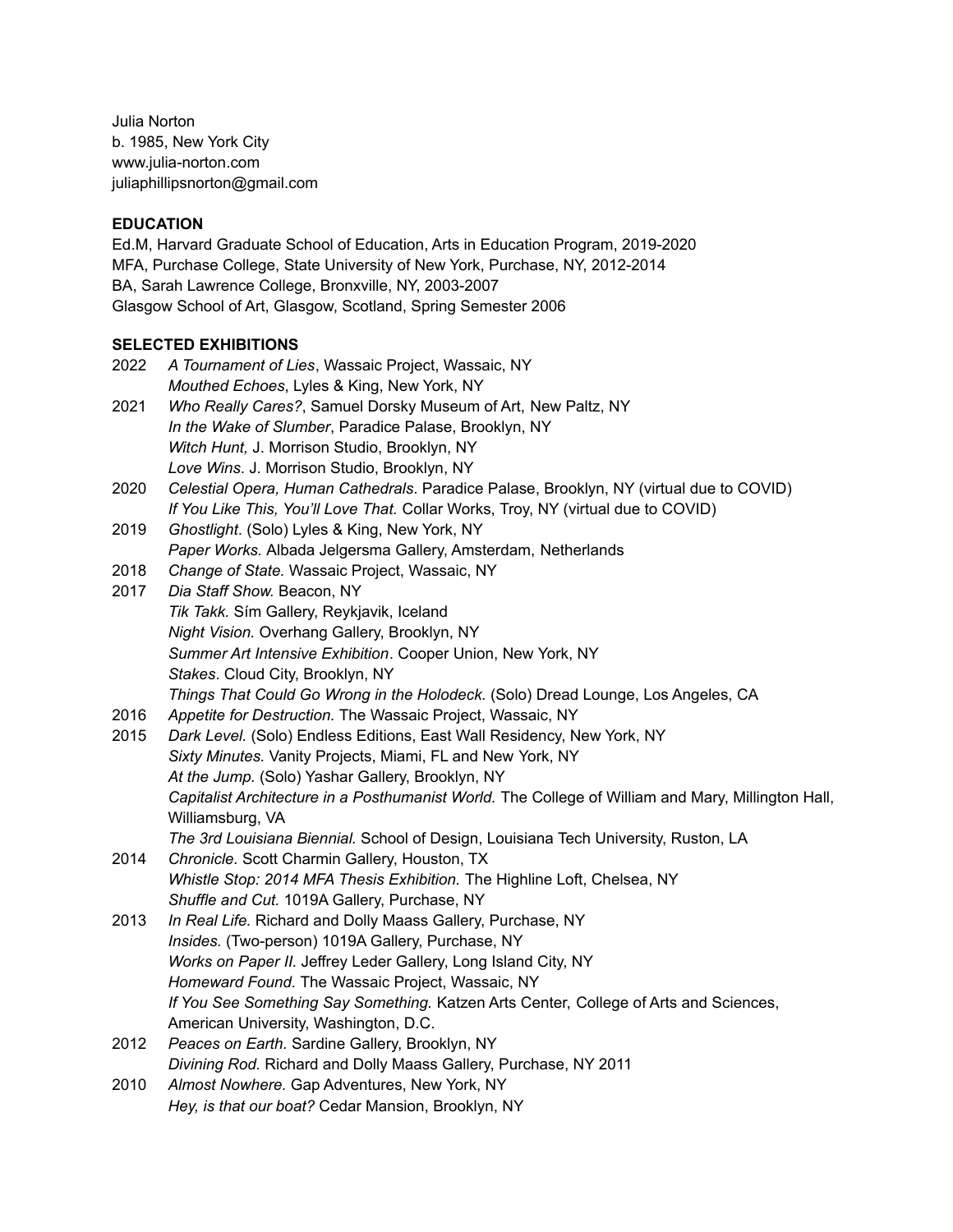2009 *Age of Consent.* 303 Grand, Brooklyn, NY

#### **HONORS/AWARDS/RESIDENCIES**

- 2022 Pocoapoco, Artist in Residence. Oaxaca City, Oaxaca, Mexico (upcoming)
- 2021 Board Member, Pigments Revealed International
- 2019 Harvard Graduate School of Education, Merit Scholorship. Cambridge, MA Artist Community Engagement Grantee, Rema Hort Mann Foundation. New York, NY Leighton Artist Studios at Banff Centre for Arts and Creativity, Artist in Residence. Banff, Alberta, Canada

Air Seven, Artist in Residence. Cascade, MT

- 2018 The Wassaic Project, Artist in Residence. Wassaic, NY
- 2017 Cooper Union School of Art Summer Intensive, Artist in Residence. New York, NY SÍM Residency. Reykjavik, Iceland
- 2016 MASS MoCA, Assets for Artists Residency Program. North Adams, MA Merit Grant, Vermont Studio Center, Artist in Residence. Johnson, VT
- 2014 The Wassaic Project, Artist in Residence. Wassaic, NY
- 2012 Purchase College, SUNY, Merit Scholarship. Purchase, NY

#### **VISITING ARTIST/LECTURES**

- 2022 University of Michigan. Guest Lecturer, *Color Theory*. Ann Arbor, MI Pratt Institute. Guest Lecturer, *Color Theory in Practice*. Brooklyn, NY
- 2021 Sarah Lawrence College. Guest Lecturer, *Color and Light*. Bronxville, NY Western Washington University. Featured Lecturer, "In Living Color: Natural Color and Museum Education, Bringing the Past to the Present", *Pigments Revealed Symposium*. Bellingham, WA University of Michigan. Guest Lecturer, *Color Theory*. Ann Arbor, MI Pratt Institute. Guest Lecturer, *Light, Color, and Design* (three separate classes). Brooklyn, NY Pratt Institute. Guest Lecturer, *Color Theory in Practice*. Brooklyn, NY
- 2020 Pratt Institute. Guest Lecturer, *Color Light Design Lab*. Brooklyn, NY
- 2019 Parsons School of Design. Visiting Artist, *Core Seminar II*, Fine Arts Department. New York, NY
- 2017 Cooper Union. Artist Talk, *Summer Arts Intensive*. New York, NY

## **PUBLICATIONS/PRESS**

- 2021 Montez Press Radio, *Earth Tone: Samara Skolnik, Carolina Jimenez, Julia Norton and Megumi Shauna Arai*.
- 2019 Paradice Palase, *Celestial Opera, Human Cathedrals*, Exhibition Catalog. Art Maze Mag. *Spring Issue 17.*
- 2015 *Dark Level*. Published by Art Vandelay Press.
- 2014 New American Paintings, *No. 117, MFA Annual Issue*.

## **TEACHING**

2022 Teaching Artist, *In Living Color: Pigments in the Past, Present, and Future*. NYC Crit Club, New York, NY Teaching Artist, *As Above So Below: Regenerative Life Cycles in Art Making*. Swiss Institute, New York, NY Teaching Artist, *Ritual and Magic*, Teen Class. Swiss Institute, New York, NY Teaching Artist, *Artist Educator Program*. Dia:Beacon and the Beacon City School District, Beacon, NY

2021 Teaching Artist, *Materials and Process.* Swiss Institute, New York, NY Teaching Artist, *Making/Doing/Thinking*, Teen Class. Swiss Institute. New York, NY